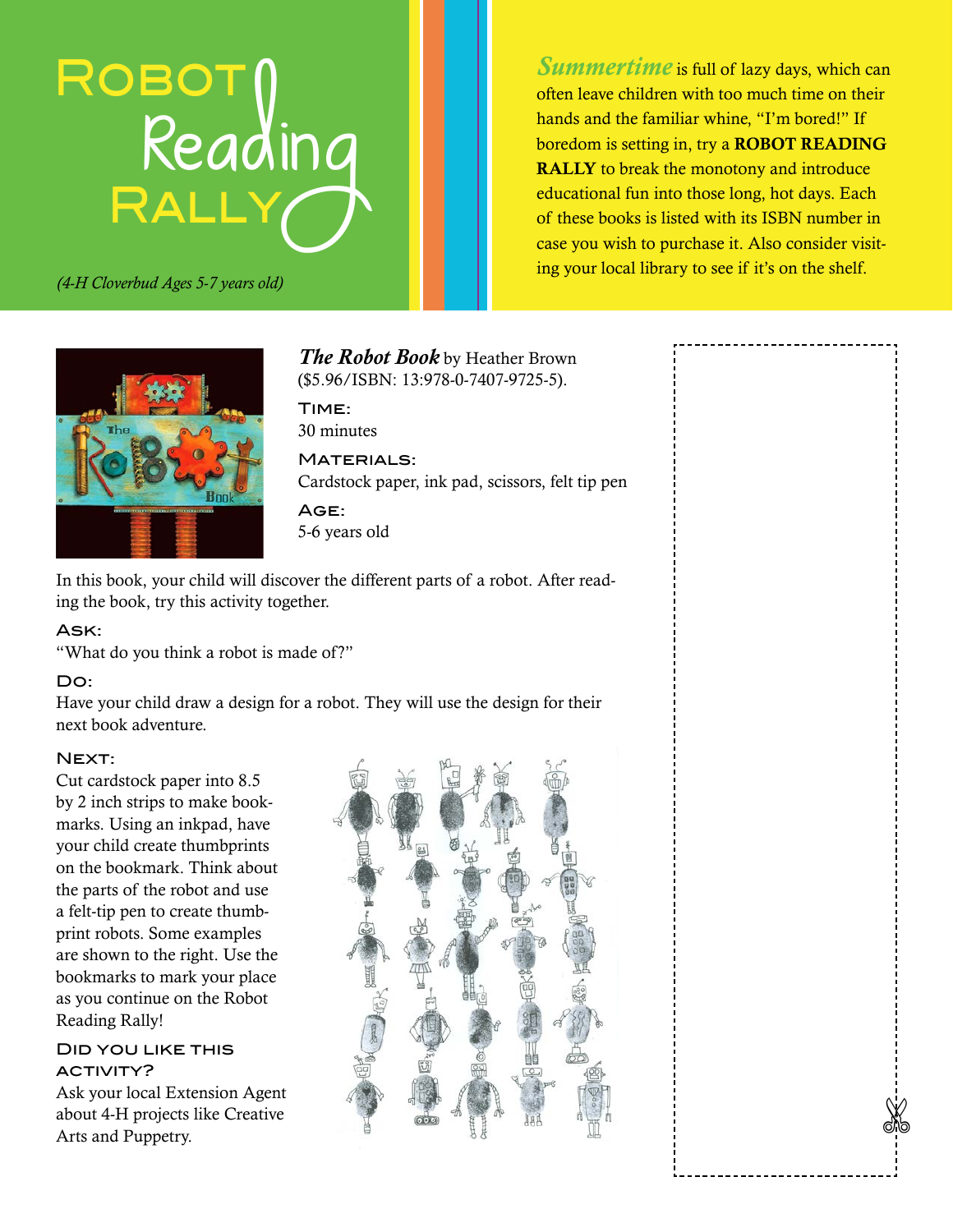

## *Welcome to Your Awesome Robot* by Viviane Schwarz

(\$11.13/ISBN: 978-1-909263-00-0).

Time: 90 minutes

#### MATERIALS:

Cardboard box, construction paper, glue, scissors, pictures of labels and dials (copied or hand-drawn), markers, salvage materials.

#### Age:

5-7 years old

#### Ask:

"Did you get any more ideas for your robot? What else could you add to make your robot even more awesome?"

## Do:

Have your child go back and redesign the robot he or she drew earlier for *The Robot Book.* Gather the materials necessary to make a robot based on the new robot design. Children will need help cutting the cardboard. This is a good time to review safety rules. Talk about these rules:

- Always have an adult present when using a knife.
- Never leave the blade out.
- Always pass the knife blade down, handle first to the next person.
- Put the knife away when finished.
- If you get cut, apply pressure to the area and seek first aid!

Also, review the "Workshop Rules" listed in the book.

#### Did you like this activity?

Ask your local Extension Agent about 4-H projects like Creative Arts and Environmental Sciences.



*Robots, Robots, Everywhere!* By Sue Fleiss (\$3.99/ISBN: 978-0-449-81079-8).

Time: 45 minutes

#### **MATERIALS:**

six ring-shaped candies (such as Lifesavers), one drinking straw (make sure the straw fits snugly inside the candy), one pack of 5-count gum, two square candies (such as Starburst), two small candy bars (such as miniature Hershey bars), double sided tape or glue dots, scissors, ruler

Age: 5-7 years old

#### Ask:

The book says, "tractor robots could plant and plow." Have you ever seen a robot that could plant? How would a robot move up and down the rows to plant? Most robots have wheels that help the robot move.

Let's build a candy robot tractor with wheels and axles that move!

- Cut your drinking straw into two 1-inch pieces.
- Push one piece of straw through two ring-shaped candies. The straw becomes the axle for your tractor. Wheels and axles make moving things much easier!
- Repeat step 2 to make your second wheel and axle.
- Put glue dots or double-sided tape on each end of the package of gum.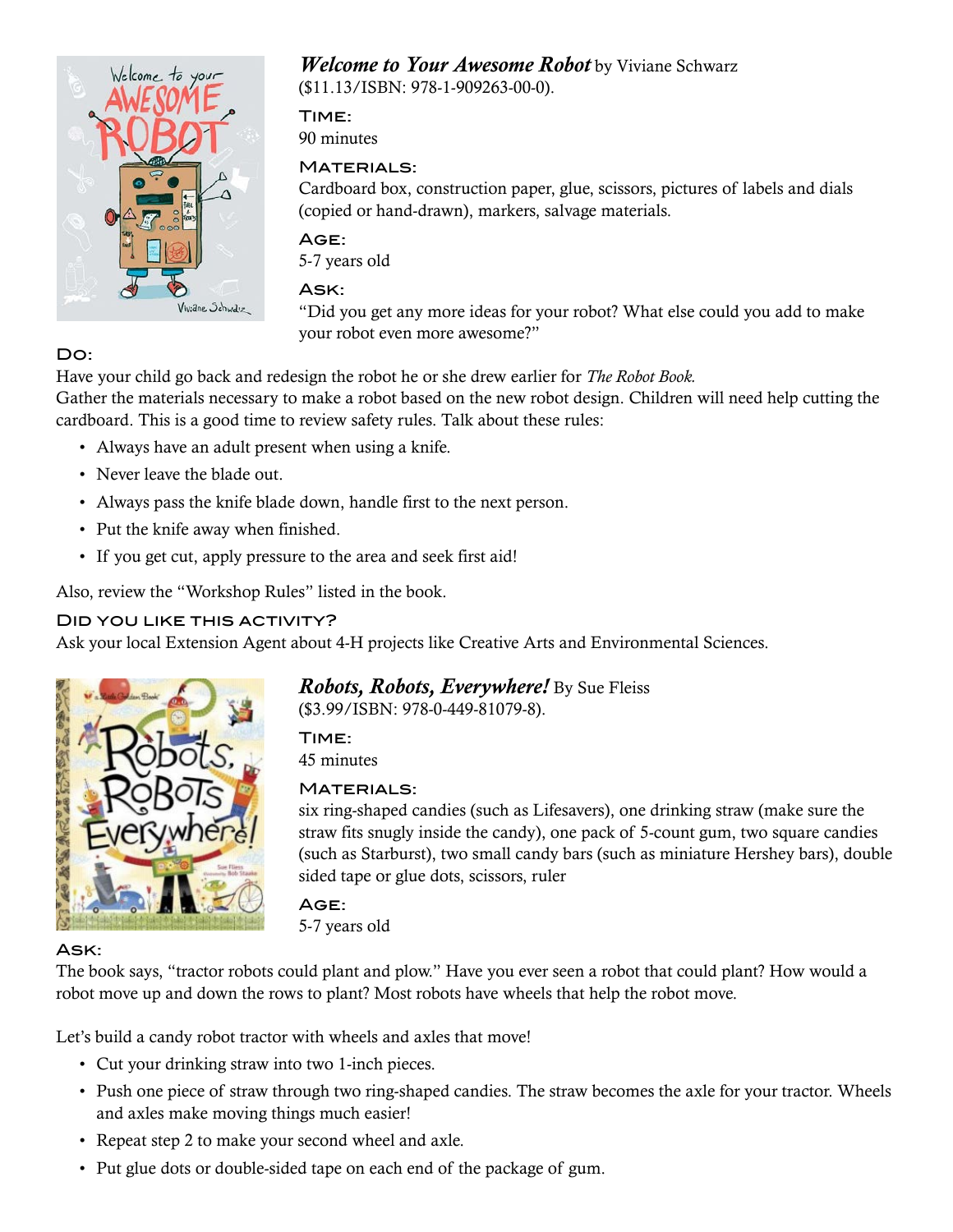- Press one wheel and axle set onto to glue dot/tape to create your front wheels. Repeat with the second axle to create your back wheels.
- Flip your tractor over so that the wheels are touching the table.
- Put glue dots or tape on the seam side of one candy bar. Press the second candy bar onto the glue dots so the seam sides of the bars are glued/taped together. This is the "engine" of the tractor.
- Use a glue dot to secure the candy bar "engine" to the front of the tractor.
- Use a glue dot to secure a square candy flat to the end of the tractor to make a seat.
- Use a glue dot to secure the second square candy (vertical) to the end of the other square candy to create a seat back.
- Use a glue dot to secure a ring candy to the engine to create a steering wheel.

Now, see if the tractor will move. Take the last ring candy and have your child draw around the outside of it. Remove the candy. Explain that the distance around the circle is called the circumference.



Next, take a pencil and draw a short line on one flat side of the ring candy, from the

inside to the outside. If you are using a Lifesaver, you can draw your line next to the L printed on the candy. Place the line at the end of the ruler. Roll the candy down the ruler until the line reaches the ruler again. How far did the wheel travel? \_\_\_\_\_ inches (should be about 3 inches).

The distance between the start point and the end point equals one rotation. A rotation is a complete turn. Robots measure distance in rotations or degrees. How far can your robot go if it moves 3 rotations? \_\_\_\_ inches (9 inches)

#### Did you like this activity?

Ask your local Extension Agent about 4-H projects like Ag Engineering, Tractor Driving, Small Engines.



## *At the Robot Zoo* by Harris Tobias (\$6.99/ISBN: 9781475042320).

Time: 60 minutes

#### **MATERIALS:**

one discarded CD, six jumbo paper-clips, strong glue (such as hot glue), one hot-glue stick (cut to one inch), one hobby motor\* (3 volts DC or less), one single AA battery case with wire leads\*, one AA battery, craft items (pipe cleaners, googly eyes, etc.)

\*You can buy the motor and battery case from local electronic retail shops or online from www.allelectronics.com

#### Age: 5-7 years old

#### Ask:

"Have you ever had a toy that used batteries?" If so, go and find it. Ask, "How do you think the toy works?" Explain that you are about to make your very own robot animal!

#### Do:

Follow the instructions for the Jitterbug activity located at: http://www.exploratorium.edu/afterschool/activities/ docs/jitterbug.pdf

Here's how to make a robot that will shimmy across the table:

- Unbend 6 jumbo paper clips so they form a Z. These will be the legs.
- Hot glue the top of one Z to the side of the CD-ROM that you want to become the top of your bug. The wire should run from the middle toward the outside edge, like the spoke of a wheel.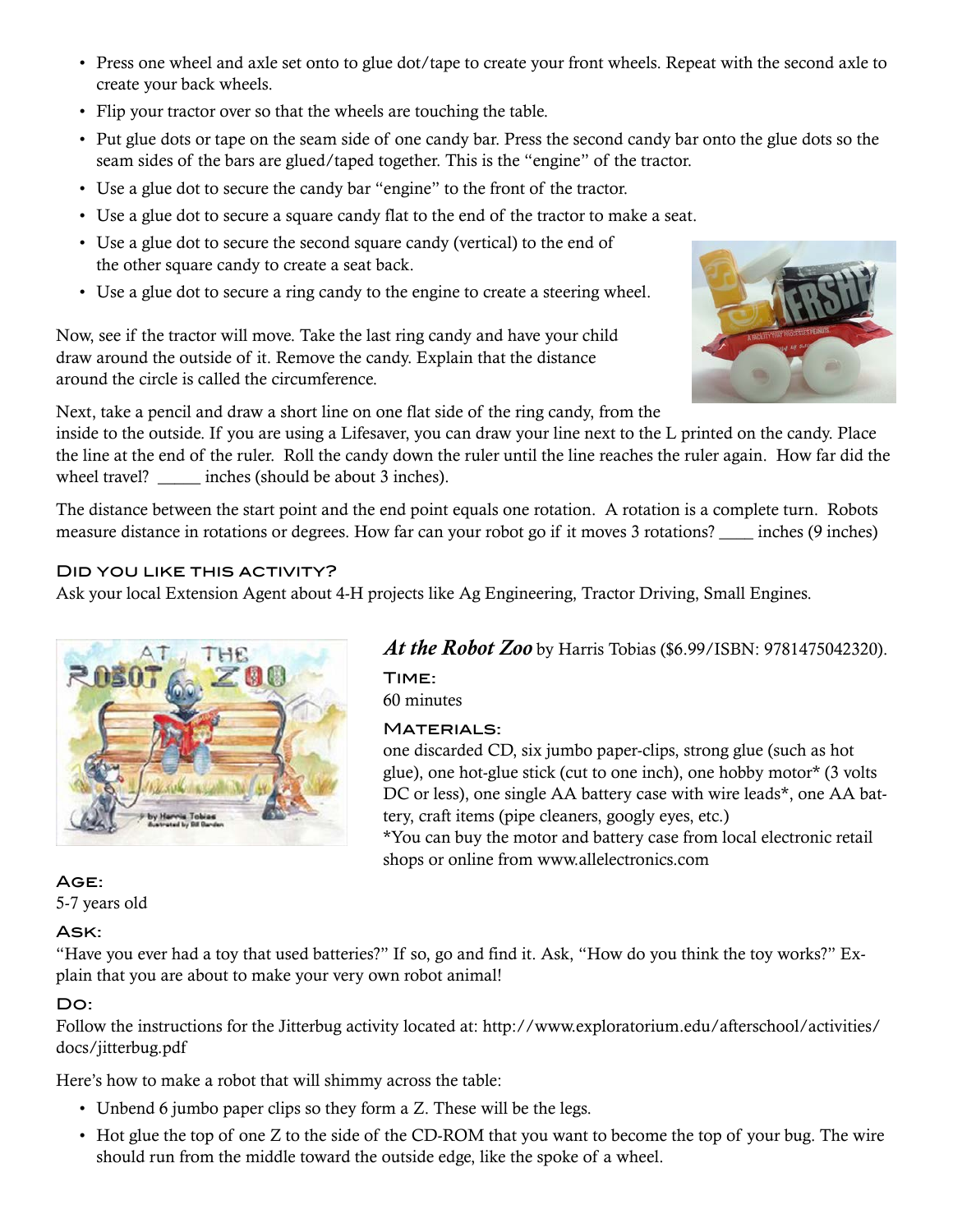- Repeat with the other five legs all around the CD. Be sure to spread the legs out evenly.
- Let the hot glue dry completely.
- With the tail of the motor hanging over the edge of the CD-ROM, hot glue the motor to the top of the CD-ROM.
- Cut a hot glue stick so you have a piece about 1/4 inch long.
- Push the tail of the motor into the side of the piece of glue stick. About 1/4 of the stick should be above the motor and 3/4 of it should be below the motor.
- Hot glue a single AA battery case with wire leads on top of the CD, opposite the motor.
- Hook the wire leads onto the motor terminals (1:1)
- Insert a AA battery to verify that it works. You may have to flick the glue stick "tail" to get it going.
- Once you have verified that it works, take the motor out or disconnect the wires to stop the bug.
- Decorate your bug using pipe cleaners, tissue paper, feathers, googly eyes, etc. Ask: "What makes the robot move?"

#### Did you like this activity?

Ask your local Extension Agent about 4-H projects like Cats & Dogs, Pets, Livestock, and Poultry.



*The Trouble with Sisters and Robots* by Steve Gritton (\$14.22/ISBN: 978-0-8075-8090-5)

Time: 30 minutes

#### MATERIALS:

one D Battery, one 6x2-inch strip of aluminum foil , one .7 volt lightbulb with screw base

#### Age:

5-7 years old

#### Ask:

"In the book, interesting things began to happen when they plugged in the robot. How do you think electricity works? Let's see if we can make electricity!"

- Fold the aluminum foil back and forth like a fan, making sure the folds are no wider than  $\frac{1}{4}$  inch (in other words, the fan should be very thin).
- Wrap the aluminum foil around the base of the lightbulb (where the screw base is) one time.
- Place the anode (negative) end of the battery on the aluminum foil.
- Touch the light bulb that has the aluminum foil wrapped around its base to the cathode (positive) end of the battery.

#### WHAT HAPPENED?

The light bulb lit up! Just like when the robot sputtered to life when it was plugged in to the electrical outlet, your lightbulb lit up when it was connected to an energy source, the battery. Electricity works when you create a circuit. The energy from the battery flows through the aluminum foil, which conducts it to the base of the light bulb and voila! You have a complete electrical circuit. What happens if you take the aluminum foil from the negative end of the battery? You break the circuit and the light bulb will go out. This is what happened when they unplugged the robot. They broke the electrical circuit.

#### Did you like this activity?

Ask your local Extension Agent about 4-H projects like Robotics and Electricity.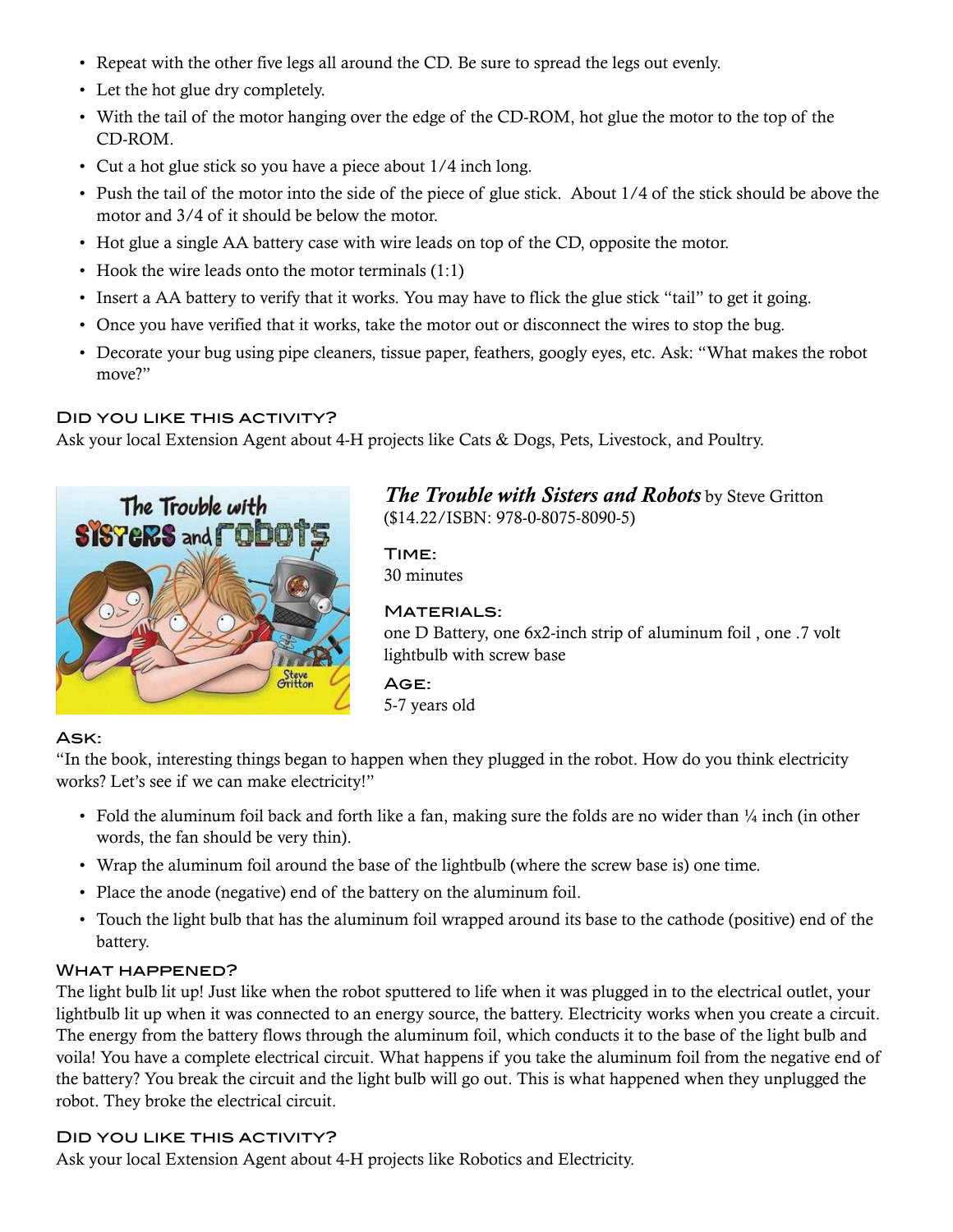

*The Three Little Aliens and the Big Bad Robot* by Margaret McNamara & Mark Fearing (\$13.61/ISBN: 978-0-375-86689-0)

Time:

30 minutes

#### **MATERIALS:**

one 35mm film canister (can be ordered from www.sciencebob.com), two packages of fizzing antacid tablets (such as Alka-Seltzer), water

Age: 5-7 years old

#### Ask:

In the book, the three little aliens zoomed around the universe in search of a planet. How do you think they flew? How would you fly if you were in search of a planet? Let's make a rocket to zoom about. Be sure to go outside to try this one out!

- Pour 1 tablespoon of water into your film canister.
- Drop  $\frac{1}{4}$  of the antacid tablet into the film canister.
- Quickly snap the lid on and turn it upside down so the lid faces the ground.
- Move back from the canister rocket quickly and watch what happens.

#### HOW FAR DID IT GO?

Experiment with the combinations of water and tablets to see how high you can make your rocket zoom. The carbon dioxide gas bubbles created by the tablets keep expanding to build up pressure within the film canister. Eventually, all that pressure forces the lid to open and send the canister into the air to create a rocket.

#### Did you like this activity?

Ask your local Extension Agent about 4-H projects like Science, Aerospace, and Rocketry.



*Randy Riley's Really Big Hit* by Chris Van Dusen (\$12.81/ISBN:978-0-7636-4946-3)

Time: 45 minutes

#### **MATERIALS:**

one LED light, one CR 2032 battery (you can find these inexpensively in battery operated tea light at dollar stores), one glass jar, one piece black construction paper, one print-out of a constellation (optional), one pair scissors, one roll of tape

## Age:

5-7 years old

## Ask:

"Randy likes to search the sky for constellations and stars. What is a constellation?" (A constellation is a group of stars that make up a shape or character in the night sky.) "Have you ever seen a constellation in the night sky? Which one was it?"

Here's how to create your very own constellation.

- Cut the black construction paper to fit the inside of your glass jar.
- Draw a constellation on the paper (use one you and your child have researched together or let your child imagine one).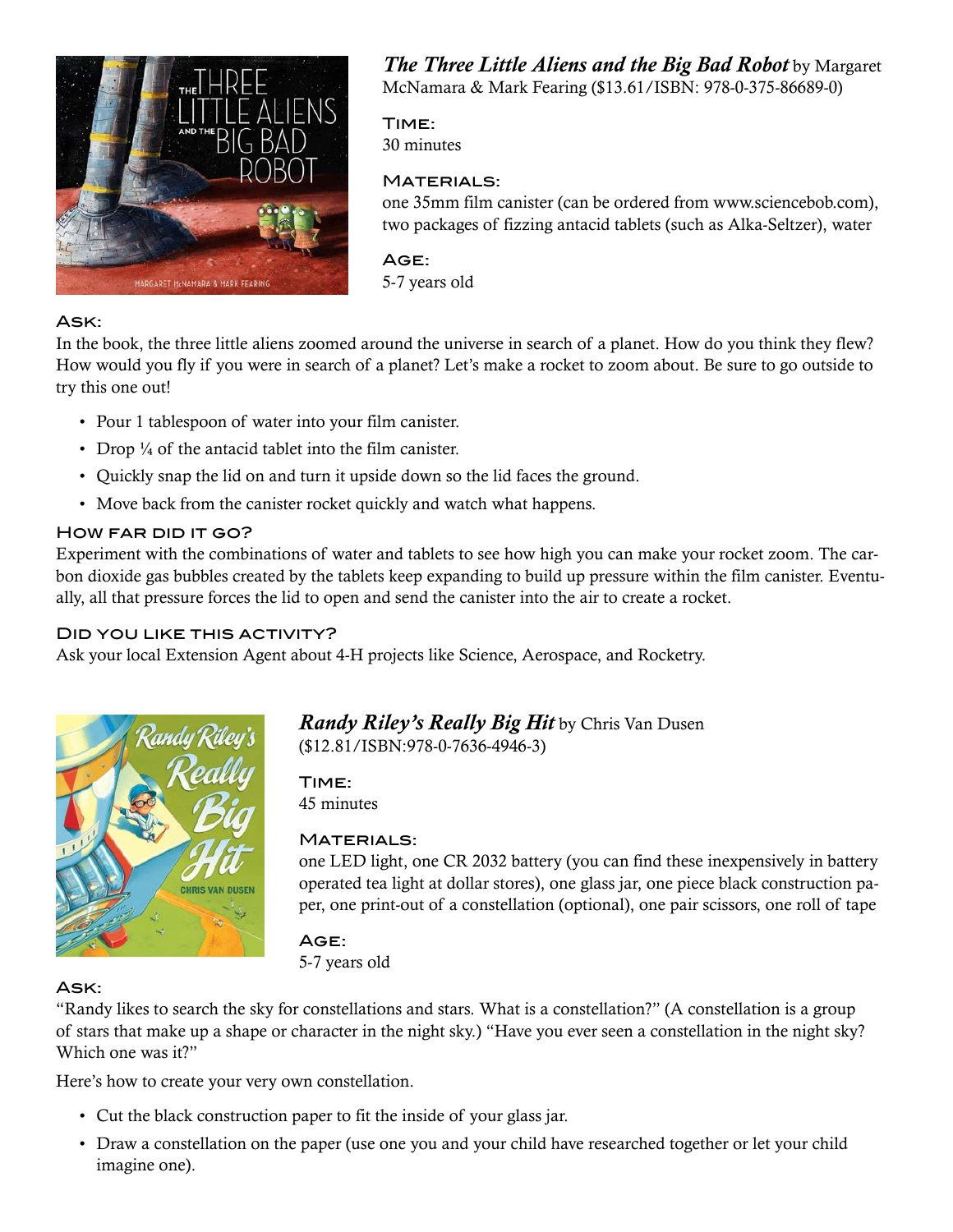- Use a pencil to poke holes for the stars in the construction paper. Be careful to poke away from yourself to avoid getting hurt.
- Once your constellation is complete, roll the construction paper up and put it in the jar. Let it expand to fill the jar.
- Next, look at your LED light. Notice that it has a short leg and a long leg. The short leg is the negative end and the long leg is the positive end.
- Locate the positive side and the negative side of the CR 2032 battery.
- Place the positive (longer) leg of the LED light to the positive side of the battery so they touch. This should leave the negative leg of the LED touching the negative side of the battery.
- Tape the LED to the battery.
- Place the light in the jar and screw on the lid.
- Turn off your overhead lights or go into a dark room to see the constellation glow.

#### Did you like this activity?

Ask your local Extension Agent about 4-H projects like Creative Arts, Astronomy, or Electricity.



#### *The Robot and the Bluebird* by David Lucas (\$14.71/ISBN: 978-0-374-36330-7)

Time: 45 minutes

#### MATERIALS:

one empty carton (from juice, milk, or similar), one pair scissors, one roll of tape, craft supplies, googly eyes, twine, etc.

#### Age: 5-7 years old

#### Ask:

"In our book the bluebird lived in the robots' heart always. Do you think it is a good idea to leave a robot outside? What might happen to the robot?"

Instead of leaving a real robot outside to rust, let's make a pretend robot for the birds to visit.

- Wash out the juice or milk carton. Let it dry.
- Cut an opening in the carton. The hole should start about 1 inch from the bottom of the carton. Your opening should be at least 4 inches tall.
- Use googly eyes, bottle caps, paint, etc., to make your robot.
- Punch a hole through the top of the carton and run twine through the hole to create a loop with which to hang your feeder.
- Pour bird food into the carton. A mixture of striped sunflower seeds, raw peanuts, raisins, and corn kernels will work well.
- Hang your robot bird feeder and record what how many and what type of birds visit your feeder.

#### Did you like this activity?

Ask your local Extension Agent about 4-H projects like Creative Arts and Recycling/Conservation.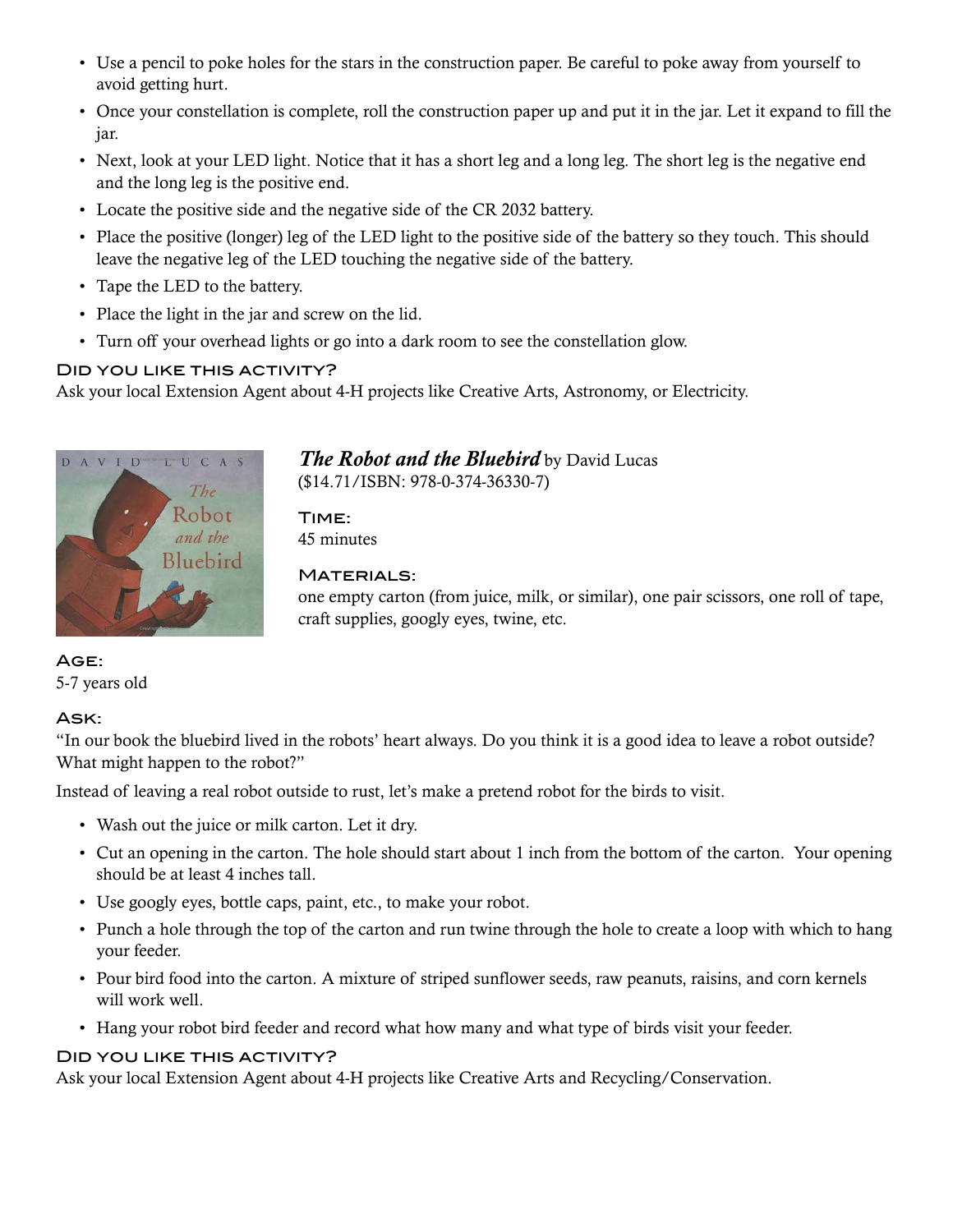

#### *Monkey and Robot* by Peter Catalanotto (\$5.99/ISBN: 978-1-4424-2978-9)

## Time:

45 minutes

#### MATERIALS:

one bowl, one potato masher or fork, one jar, one paintbrush, one flashlight, one banana, 2 tablespoons molasses, 2 cups brown sugar, 2 tablespoons apple cider vinegar

## Age:

5-7 years old

#### Ask:

"What did the catepillar turn into? Was it a racoon? Of course not, it turned into a moth! Have you ever seen a moth?"

Let's make a snack for a moth and see if it will bite! This activity comes from: http://www.planitdiy.com/inspiration/in-kids/sugaring-for-moths/

- Mash the banana with your potato masher or fork in the bowl.
- Pour the molasses, sugar, and vinegar into the bowl and mix it with the banana.
- Pour the mixture into the jar.
- Set the jar in the sunlight for several hours.
- Two hours before dusk, paint a 10-inch square on the trunk of a tree using your moth food mixture.
- An hour after dusk, shine your flashlight at an angle onto the square you painted.

Do you see any moths feeding on your yummy snacks? If so, what kind are they? Visit this website to compare and learn more about the moths in your backyard: http://www.butterfliesandmoths.org/gallery

#### Did you like this activity?

Ask your local Extension Agent about 4-H projects like Entomology.



## *The Berenstain Bear Scouts and the Run-Amuck Robot*

(\$6.00/ISBN: 0-590-94477-0)

#### Time:

45 minutes

#### **MATERIALS:**

one 18 oz. plastic cup, three fine-tip markers, two rubberbands, one hobby motor (3 volts DC or less), one single AA battery case with wire leads, one AA battery, one large sheet of paper, glue dots or masking tape

## Age:

5-7 years old

#### Ask:

"In the book, Robo One is set to do all of the work for everyone in Bear Country. What kind of work would you have a robot do? Let's make a robot that can draw."